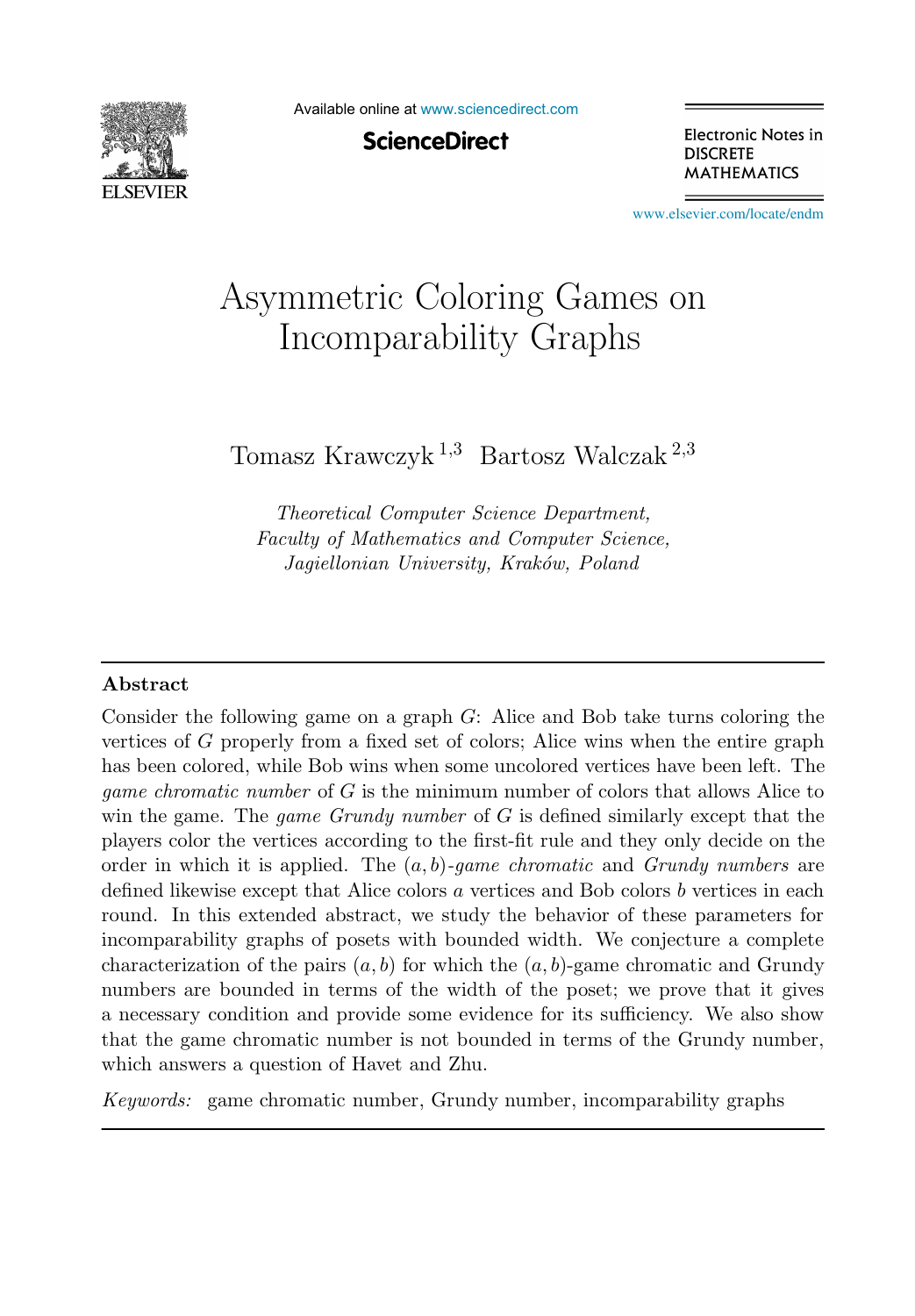## **1 Introduction**

## Definitions

A proper coloring of a graph  $G$  is an assignment of colors to the vertices of  $G$ such that no two adjacent ones have the same color. The minimum number of colors in a proper coloring of  $G$  is called the *chromatic number* of  $G$  and denoted by  $\chi(G)$ . Assuming that the colors are ordered, a simple procedure to construct a proper coloring of  $G$  is to process the vertices of  $G$  one by one and let each vertex  $v$  be assigned the least color that has not been used before on any neighbor of v. Such a proper coloring of  $G$  is called a *first-fit coloring* and depends on the order in which the vertices of G are processed. Although there is always an order of the vertices of G for which the first-fit coloring is optimal, it can use a lot more than  $\chi(G)$  colors in general. The maximum number of colors in a first-fit coloring of  $G$  over all orders of the vertices of  $G$ is called the *Grundy number* of G and denoted by  $\Gamma(G)$ . The *coloring number* of G, denoted by  $col(G)$ , is the least integer k for which there is a linear order of the vertices of  $G$  such that every vertex has fewer than  $k$  neighbors earlier in the order. We have  $\chi(G) \leqslant col(G)$ , as the first-fit coloring of G according to the order witnessing  $col(G)$  uses at most  $col(G)$  colors.

The game variants of the parameters defined above are defined through games played on the graph by two players, Alice and Bob. In the coloring game on G, Alice and Bob take turns coloring vertices of G properly from a fixed set of colors until one of the players cannot make a legal move; Alice wins when the entire graph has been colored, while Bob wins when some uncolored vertices have been left. The game chromatic number of G, denoted by  $\chi_{g}(G)$ , is the minimum number of colors for which Alice has a winning strategy in the coloring game on  $G$ . In the *Grundy game* on  $G$ , Alice and Bob take turns choosing vertices of G, which are then colored by the first-fit procedure in the order they have been chosen. The *game Grundy number* of G, denoted by  $\Gamma_{\mathbf{g}}(G)$ , is the least integer k for which Alice can ensure that the resulting first-fit coloring of G uses at most k colors. In the marking game on G, Alice and Bob take turns marking vertices of  $G$ . The *game coloring number* of  $G$ , denoted by  $\text{col}_g(G)$ , is the least integer k for which Alice can ensure that every vertex has fewer than  $k$  marked neighbors at the time it is marked. It is clear that  $\chi_{\rm g}(G), \Gamma_{\rm g}(G), \text{col}(G) \in [\chi(G), \text{col}_{\rm g}(G)]$  and  $\Gamma_{\rm g}(G) \leqslant \Gamma(G)$ .

<sup>&</sup>lt;sup>1</sup> Email: krawczyk@tcs.uj.edu.pl  $^2$  Email: walczak@tcs.uj.edu.pl

<sup>3</sup> Supported by Polish National Science Center grant 2011/03/B/ST6/01367.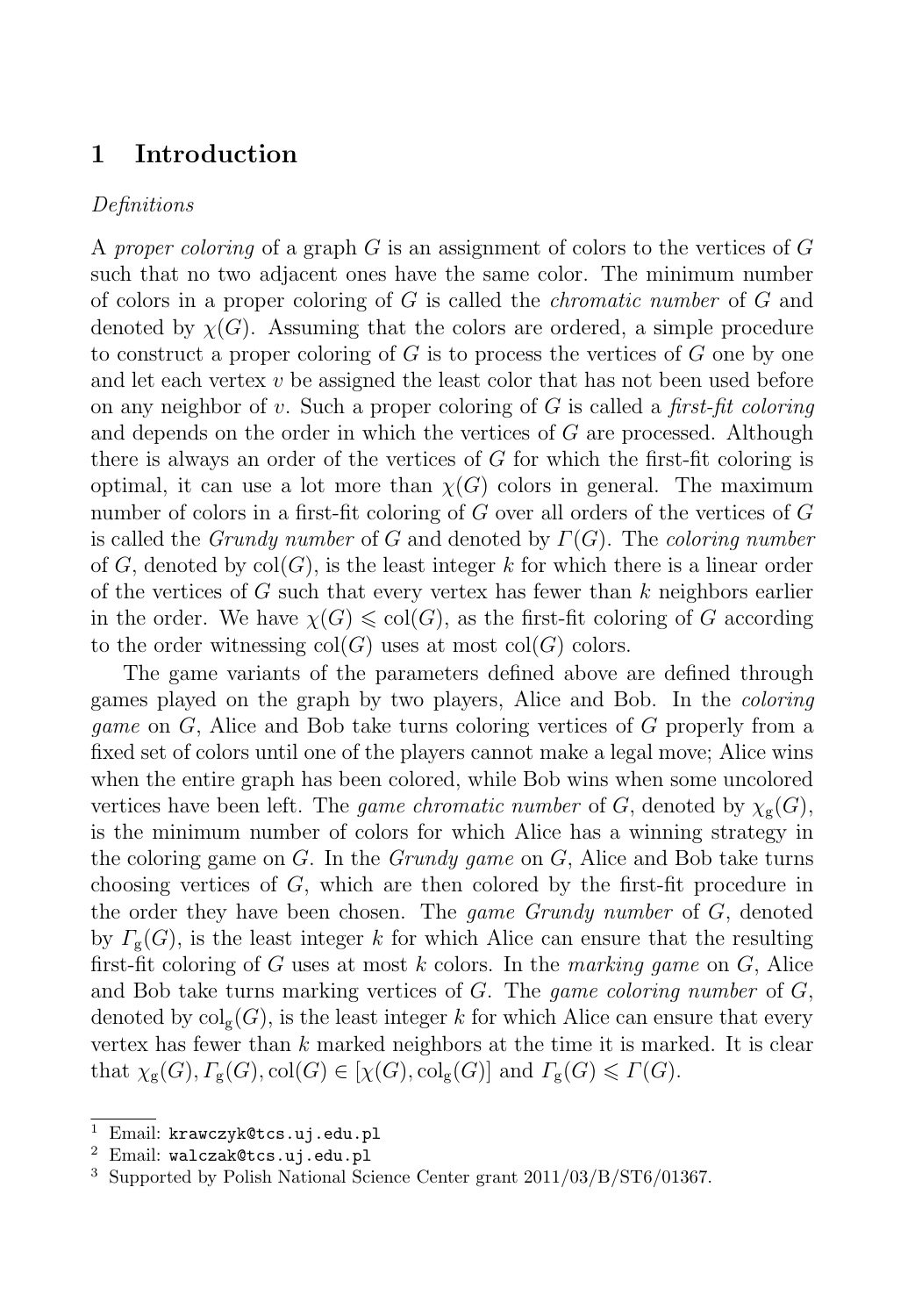We also define asymmetric variants of the three games above: the  $(a, b)$ *coloring game*, the  $(a, b)$ -Grundy game, and the  $(a, b)$ -marking game, respectively. They differ from the ordinary ones in that Alice colors/chooses/marks a vertices and Bob colors/chooses/marks b vertices in each round. The  $(a, b)$ game chromatic number of G, denoted by  $\chi_{g}(G; a, b)$ , the  $(a, b)$ -game Grundy number of G, denoted by  $\Gamma_{\mathfrak{g}}(G; a, b)$ , and the  $(a, b)$ -game coloring number, denoted by  $col_{g}(G; a, b)$ , are defined like  $\chi_{g}(G)$ ,  $\Gamma_{g}(G)$ , and  $col_{g}(G)$ , respectively, but using the asymmetric variants of the games. It follows that  $\chi_{\rm g}(G; 1, 0)$  =  $\Gamma_{\rm g}(G; 1,0) = \chi(G), \Gamma_{\rm g}(G; 0,1) = \Gamma(G), \,{\rm col}_{\rm g}(G; 1,0) = {\rm col}(G), \ \chi_{\rm g}(G; 1,1) =$  $\chi_{\rm g}(G), \Gamma_{\rm g}(G; 1, 1) = \Gamma_{\rm g}(G), \text{ and } \mathrm{col}_{\rm g}(G; 1, 1) = \mathrm{col}_{\rm g}(G).$ 

For a class of graphs  $\mathscr{G}$ , let  $\chi_{g}(\mathscr{G})$ ,  $\Gamma_{g}(\mathscr{G})$ , and  $\text{col}_{g}(\mathscr{G})$  denote the maximum of  $\chi_{\rm g}(G)$ ,  $\Gamma_{\rm g}(G)$ , and  $\text{col}_{\rm g}(G)$ , respectively, over all graphs  $G \in \mathscr{G}$ , and similarly for the asymmetric variants.

#### History

The coloring game was first introduced by Steven J. Brams, see [\[5\]](#page-8-0), in the context of colorings of planar maps. Later it was reinvented by Bodlaender [\[1\]](#page-7-0), who defined the game chromatic number and asked whether it is finite for the class of planar graphs. The problem of estimating the game chromatic number gained a lot of attention and was studied not only for planar graphs but also for various other classes of graphs. The marking game was explicitly introduced by Zhu [\[17\]](#page-8-0) as a tool for bounding the game chromatic number from above, although it was used implicitly already before.

The following benchmark classes of graphs were considered for the game chromatic and coloring numbers: forests  $\mathscr{F}$ , outerplanar graphs  $\mathscr{Q}$ , planar graphs  $\mathscr{P}$ , interval graphs  $\mathscr{I}_k$  with clique number k, and partial k-trees  $\mathscr{T}_k$ . Bodlaender [\[1\]](#page-7-0) proved  $4 \leq \chi_{g}(\mathscr{F}) \leq 5$ . Faigle, Kern, Kierstead, and Trotter [\[4\]](#page-8-0) proved  $\chi_{g}(\mathscr{F}) = \text{col}_{g}(\mathscr{F}) = 4$  and  $2k - 2 \leq \chi_{g}(\mathscr{I}_{k}) \leq \text{col}_{g}(\mathscr{I}_{k}) \leq 3k - 2$ .<br> *Kinneteed and True* [12] and Cuan and Zhu [6] proved  $\xi \leq \chi_{g}(\mathscr{P}_{k}) \leq \text{col}_{g}(\mathscr{P}_{k})$ Kierstead and Tuza [\[12\]](#page-8-0) and Guan and Zhu [\[6\]](#page-8-0) proved  $6 \le \chi_g(\mathcal{Q}) \le \text{col}_g(\mathcal{Q}) \le$ 7. Kierstead and Yang [\[13\]](#page-8-0) showed that the last two upper bounds on  $col_{\mathbf{g}}$ are tight. Wu and Zhu [\[14\]](#page-8-0) and Zhu [\[17\]](#page-8-0) proved  $col_{g}(\mathscr{T}_{k})=3k+2$ . Kierstead and Trotter [\[11\]](#page-8-0) proved  $\chi_{g}(\mathscr{P}) \leq 33$ , which was later improved many times: to  $\chi_{\rm g}(\mathscr{P}) \leq 30$  by Dinski and Zhu [\[3\]](#page-8-0), to  $\text{col}_{\rm g}(\mathscr{P}) \leq 19$  by Zhu [\[16\]](#page-8-0), to  $\text{col}_{\rm g}(\mathscr{P}) \leq 18$  by  $\text{Euler}_{\rm g}(\mathscr{P}) \leq 17$  by Zhu [16]  $\text{col}_g(\mathscr{P}) \leq 18$  by Kierstead [\[9\]](#page-8-0), and finally to  $\text{col}_g(\mathscr{P}) \leq 17$  by Zhu [\[18\]](#page-8-0). Kierstead and Tuza [\[12\]](#page-8-0) proved  $8 \leq \chi_{g}(\mathscr{P})$ . Wu and Zhu [\[14\]](#page-8-0) proved  $11 \leq$  $\text{col}_g(\mathscr{P})$ . Kierstead [\[9\]](#page-8-0) devised a powerful *activation strategy* that gives all the above-mentioned upper bounds on the game coloring number except the bound  $\mathrm{col_g}(\mathscr{P})\leqslant 17$  obtained using an enhancement of the activation strategy.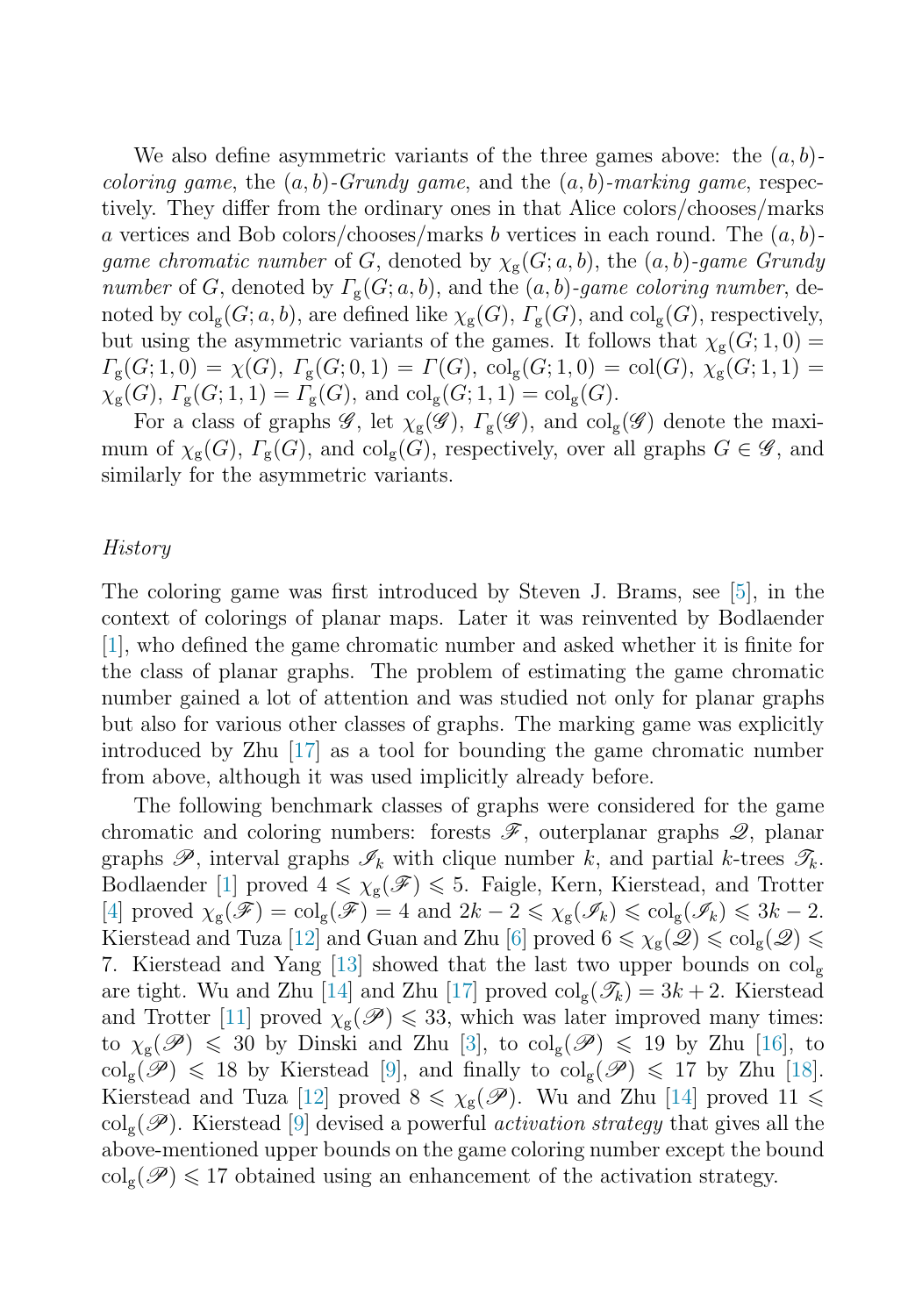<span id="page-3-0"></span>The asymmetric coloring and marking games were introduced by Kierstead [\[10\]](#page-8-0), who determined  $\chi_{g}(\mathscr{F}; a, b)$  and  $\text{col}_{g}(\mathscr{F}; a, b)$  for all a and b. Kierstead and Yang [\[13\]](#page-8-0) devised a *harmonious strategy* for Alice that gives very strong bounds on the  $(a, b)$ -game coloring numbers for graphs admitting an edge orientation with maximum in-degree at most  $\frac{a}{b}$ . They used it to provide upper bounds on asymmetric coloring numbers for interval, chordal, outerplanar, and planar graphs. The bounds related to interval and chordal graphs were further improved by Yang and Zhu [\[15\]](#page-8-0), who devised a method generalizing both the activation and the harmonious strategy.

The Grundy game was introduced recently by Havet and Zhu [\[7\]](#page-8-0), who showed that  $\Gamma_{\rm g}(\mathscr{F}) = 3$  and  $\Gamma_{\rm g}(\mathscr{Q}) \leq 7$ . To our knowledge, the asymmetric Grundy games were not considered yet.

#### Results

We investigate the asymmetric game chromatic number and the asymmetric game Grundy number in the class of incomparability graphs of partially ordered sets (posets). The *incomparability graph* of a poset  $P = (P, \leqslant)$  is the graph with vertex set  $P$  in which two points of  $P$  are connected by an edge if and only if they are  $\leq$ -incomparable. The *width* of a poset  $P$  is the maximum size of an antichain in  $P$ , which is the maximum size of a clique in the incomparability graph of P. For a poset P, let  $\chi_{g}(\mathcal{P}; a, b)$  and  $\Gamma_{g}(\mathcal{P}; a, b)$ denote the  $(a, b)$ -game chromatic number and the  $(a, b)$ -game Grundy number, respectively, of the incomparability graph of  $\mathcal{P}$ . A proper coloring of the incomparability graph of  $P$  with k colors is equivalent to a partition of  $P$  into  $k$  chains, and by Dilworth's theorem, the chromatic number of the incomparability graph of  $\mathcal P$  is equal to the width of  $\mathcal P$ . From now on, we assume that the  $(a, b)$ -coloring game and the  $(a, b)$ -Grundy game are played directly on the poset  $P$  so that the points of each color form a chain in  $P$  and the other rules of the games are applied accordingly.

Our main concern is how large  $\chi_{g}(\mathcal{P}; a, b)$  and  $\Gamma_{g}(\mathcal{P}; a, b)$  can be in comparison to the width of P for different values of a and b. For  $w \geq 1$ , let  $\chi_{g}(w; a, b)$  and  $\Gamma_{g}(w; a, b)$  denote the maximum of  $\chi_{g}(\mathcal{P}; a, b)$  and  $\Gamma_{g}(\mathcal{P}; a, b)$ , respectively, over all posets  $P$  of width w. Since the incomparability graphs of posets of width 2 have unbounded coloring number, the game coloring number is not interesting in this context, and the activation and harmonious strategies give no useful bounds.

**Conjecture 1.1** Let  $w \ge 2$ . We have  $\chi_{g}(w; a, b) < \infty$  if and only if  $\frac{a}{b} \ge 2$ . **Conjecture 1.2** Let  $w \ge 2$ . We have  $\Gamma_{g}(w; a, b) < \infty$  if and only if  $\frac{a}{b} \ge 1$ .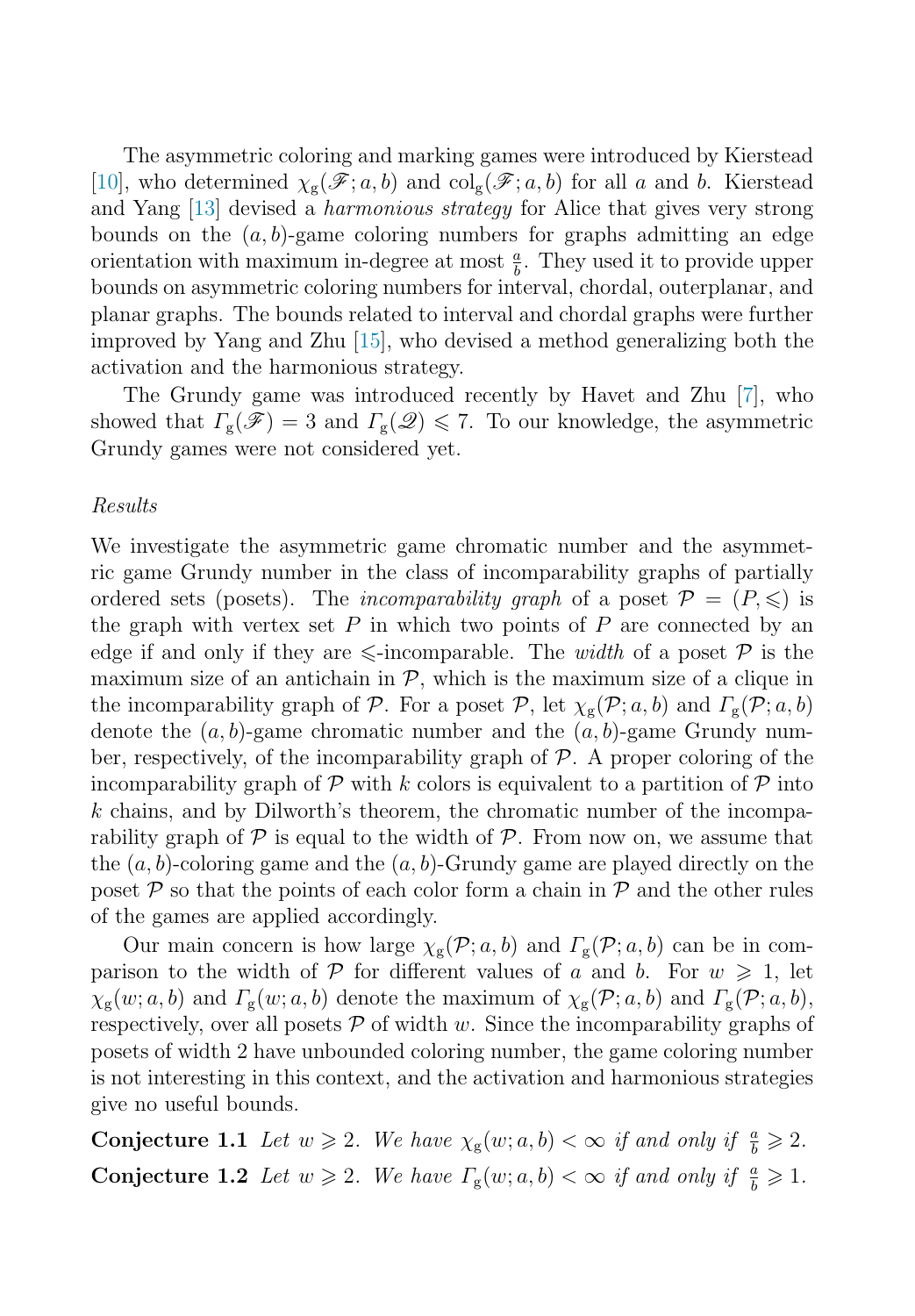<span id="page-4-0"></span>We show that the 'only if' parts of our conjectures are true.

**Theorem 1.3** If  $w \ge 2$  and  $\frac{a}{b} < 2$ , then  $\chi_{g}(w; a, b) = \infty$ . **Theorem 1.4** If  $w \ge 2$  and  $\frac{a}{b} < 1$ , then  $\Gamma_{\rm g}(w; a, b) = \infty$ .

We also show that if  $\frac{a}{b} \geq 2$ , then there are posets on which any winning strategy of Alice in the  $(a, b)$ -coloring game uses exponentially many colors with respect to the width.

**Theorem 1.5** If  $w \ge 2$  and  $\frac{a}{b} \ge 2$ , then  $\chi_{g}(w; a, b) \ge (1 + 1/\lfloor \frac{a}{2b} \rfloor)^{w-1}$ .

In particular,  $\chi_{g}(w; 2, 1) \geq 2^{w-1}$ . We provide an almost matching upper bound for this case.

**Theorem 1.6** If  $w \ge 2$ , then  $\chi_{\rm g}(w; 2, 1) \le w2^{w-1}$ .

Finally, we address a question raised by Havet and Zhu [\[7,](#page-8-0) Problem 4] whether there is a function f such that all graphs G satisfy  $\chi_{g}(G) \leq f(\Gamma_{g}(G))$ .<br>The following and the feet that  $\Gamma(G) \leq \Gamma(G)$  imply that the approximate no The following and the fact that  $\Gamma_{\rm g}(G) \leqslant \Gamma(G)$  imply that the answer is no.

**Theorem 1.7** For every k, there is a poset P such that  $\chi_{g}(\mathcal{P};1,1) > k$  and  $\Gamma(\mathcal{P}) \leq c$ , where c is an absolute constant.

Theorem 1.6 is a strong premise that Conjecture [1.1](#page-3-0) is true. Conjecture [1.2](#page-3-0) is more mysterious; in particular, we can only prove  $\Gamma_{\rm g}(w;1,1) < \infty$  for  $w \leq 3$ . The following two results illustrate the nature of the problem; they are also used in the proofs of Theorems 1.4 and 1.7, respectively.

**Theorem 1.8 (Kierstead [\[8\]](#page-8-0))** For every k, there is a poset  $\mathcal{P}$  of width 2 such that  $\Gamma(\mathcal{P}) \geq k$ .

**Theorem 1.9 (Bosek at al.**  $[2]$ **) For every poset**  $Q$  **of width 2, there is a** function  $f_{\mathcal{Q}}$  such that every poset  $\mathcal P$  of width w that does not contain  $\mathcal Q$  as an induced subposet satisfies  $\Gamma(\mathcal{P}) \leq f_{\mathcal{Q}}(w)$ .

## **2 Lower bounds**

We define the *auxiliary*  $(a, b)$ -coloring game and the *auxiliary*  $(a, b)$ -Grundy *game* like the  $(a, b)$ -coloring game and the  $(a, b)$ -Grundy game, respectively, except that

- Bob starts the game and colors (chooses) b vertices in each round,
- Alice responds to Bob's moves by coloring (choosing) any number of vertices between 0 and a.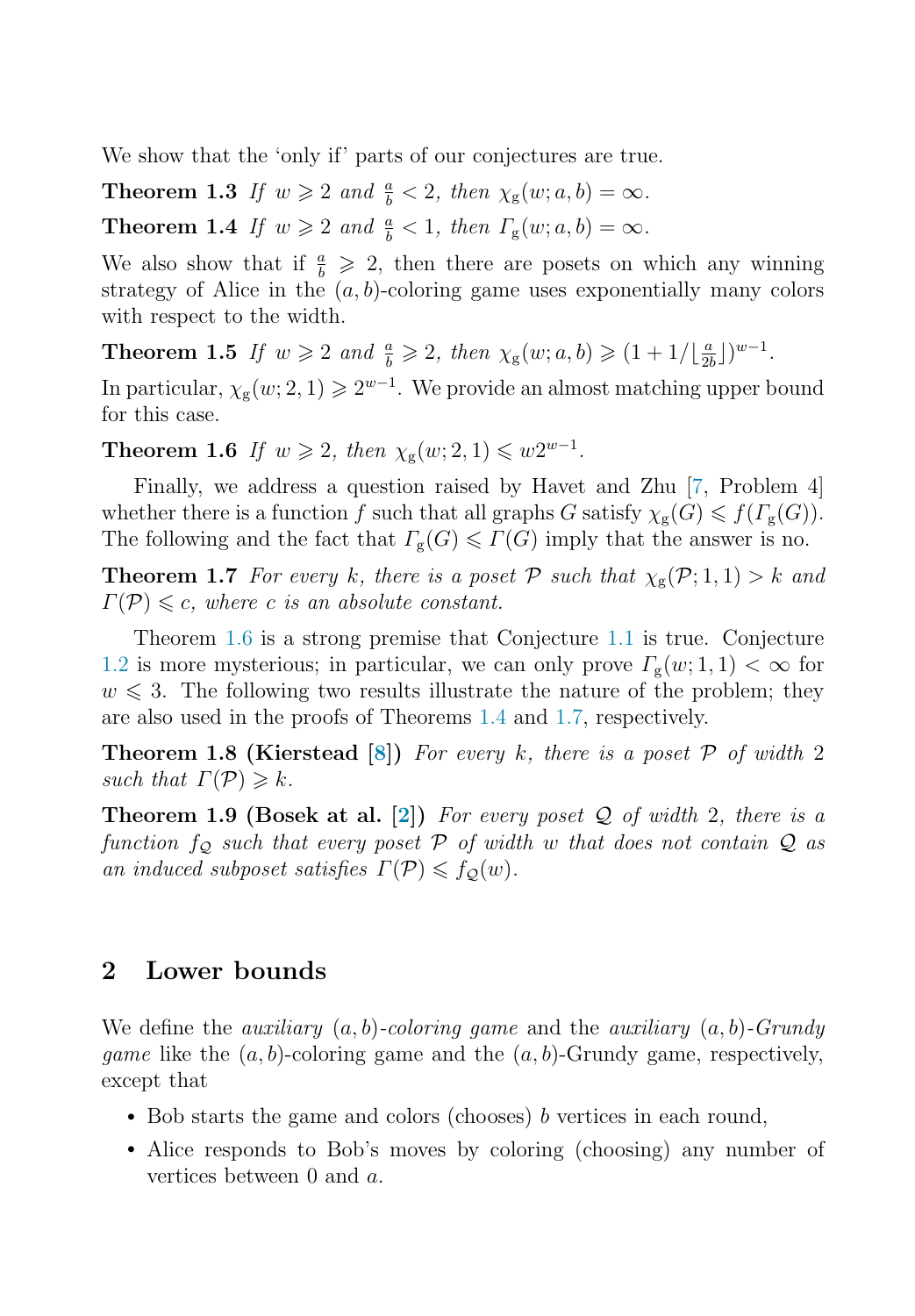<span id="page-5-0"></span>We define parameters  $\chi_a(\mathcal{P}; a, b)$ ,  $\Gamma_a(\mathcal{P}; a, b)$ ,  $\chi_a(w; a, b)$ , and  $\Gamma_a(w; a, b)$  for the auxiliary games analogously to the respective parameters of the ordinary games. When x is a point of a poset  $P$ , we let  $I_P(x)$  denote the set of points of  $P$  that are incomparable to x.

**Lemma 2.1** For every poset  $Q$ , if  $P$  is the poset that consists of n copies of  $Q$  made comparable to each other and n is large enough in terms of  $a, b$  and Q, then  $\chi_{\rm g}(\mathcal{P}; a, b) \ge \chi_{\rm a}(\mathcal{Q}; \lfloor \frac{a}{b} \rfloor, 1)$ . Consequently,  $\chi_{\rm g}(w; a, b) \ge \chi_{\rm a}(w; \lfloor \frac{a}{b} \rfloor, 1)$ .<br>Similarly,  $\Gamma$  (and  $\mathcal{Q}$ )  $\ge \Gamma$  (and  $\frac{a}{b}$ ) 1) 4 Similarly,  $\Gamma_{\rm g}(w; a, b) \geqslant \Gamma_{\rm a}(w; \lfloor \frac{a}{b} \rfloor, 1)$ .<sup>4</sup>

**Proof idea** Bob plays his winning strategy of the game on  $\mathcal{Q}$  in parallel on many copies of Q. In each round, Alice can 'invalidate' some of the copies by coloring more than  $\lfloor \frac{a}{b} \rfloor$  vertices in them, but Bob is able to carry on his strategy up to a winning position in at least one copy.  $\Box$ 

**Lemma 2.2** Let  $P$  be a poset that consists of two chains  $C$  and  $C'$  such that for every interval I of C containing the minimum or the maximum point of C, the chain C' contains 2k points x with  $I_{\mathcal{P}}(x) \cap C = I$ . If  $|C| \gg k$ , then  $\chi_{\rm a}(\mathcal{P};1,1) > k$ . Consequently,  $\chi_{\rm a}(2;1,1) = \infty$ .

**Proof idea** Bob maintains a set  $A$  of colored points of  $C'$  and an interval  $I \subseteq \bigcap_{x \in A} I_{\mathcal{P}}(x)$  of uncolored points of C so that in each round, a point with a new color is added to  $A$  and  $I$  does not get too much smaller. He wins when all colors have been used on A and still  $I \neq \emptyset$ .

**Proof of Theorem [1.3](#page-4-0)** If  $w \ge 2$  and  $\frac{a}{b} < 2$ , then, by Lemma 2.1, the fact that  $\chi_{\rm g}(w; 0, 1) \ge \chi_{\rm g}(w; 1, 1) \ge \chi_{\rm g}(2; 1, 1)$ , and Lemma 2.2, we have  $\chi_{\rm g}(w; a, b) \ge \chi_{\rm g}(w; \lfloor \frac{a}{2} \rfloor, 1) \ge \chi_{\rm g}(2; 1, 1) = \infty$ .  $\chi_{\rm g}(w;a,b) \geq \chi_{\rm a}(w;\left[\frac{a}{b}\right],1) \geq \chi_{\rm a}(2;1,1) = \infty.$ 

**Proof of Theorem [1.4](#page-4-0)** If  $w \ge 2$  and  $\frac{a}{b} < 1$ , then, by Lemma 2.1, the fact that  $\Gamma_a(w; 0, 1) \geqslant \Gamma_a(2; 0, 1)$ , and Theorem [1.8,](#page-4-0) we have  $\Gamma_g(w; a, b) \geqslant \Gamma(w; \lfloor \frac{a}{2} \rfloor, 1) \geqslant \Gamma(2; 0, 1) = \infty$  $\Gamma_{\rm a}(w; \lfloor \frac{a}{b} \rfloor, 1) \geqslant \Gamma_{\rm a}(2; 0, 1) = \infty.$ 

**Proof sketch of Theorem [1.7](#page-4-0)** Let  $k \geq 1$ , Q be the poset defined in Lemma 2.2 for k, and  $\mathcal P$  be the poset defined in Lemma 2.1 for  $\mathcal Q$  and n large enough. Hence the width of P is 2 and  $\chi_{g}(Q; 1, 1) > k$ . Let  $(R, \leq_R)$  be the poset defined so that  $R = \{r_1, \ldots, r_{10}\}$  and  $r_i \leq_R r_j$  if and only if  $i + 1 < j$ . It is easy to verify that  $P$  contains no subposet isomorphic to  $(R, \leq R)$ . Therefore, by Theorem [1.9,](#page-4-0) there is an absolute constant c such that  $\Gamma(\mathcal{P}) \leq c$ .  $\Box$ 

<sup>4</sup> We are grateful to Grzegorz Matecki for his observation that the lemma can be applied to the Grundy game.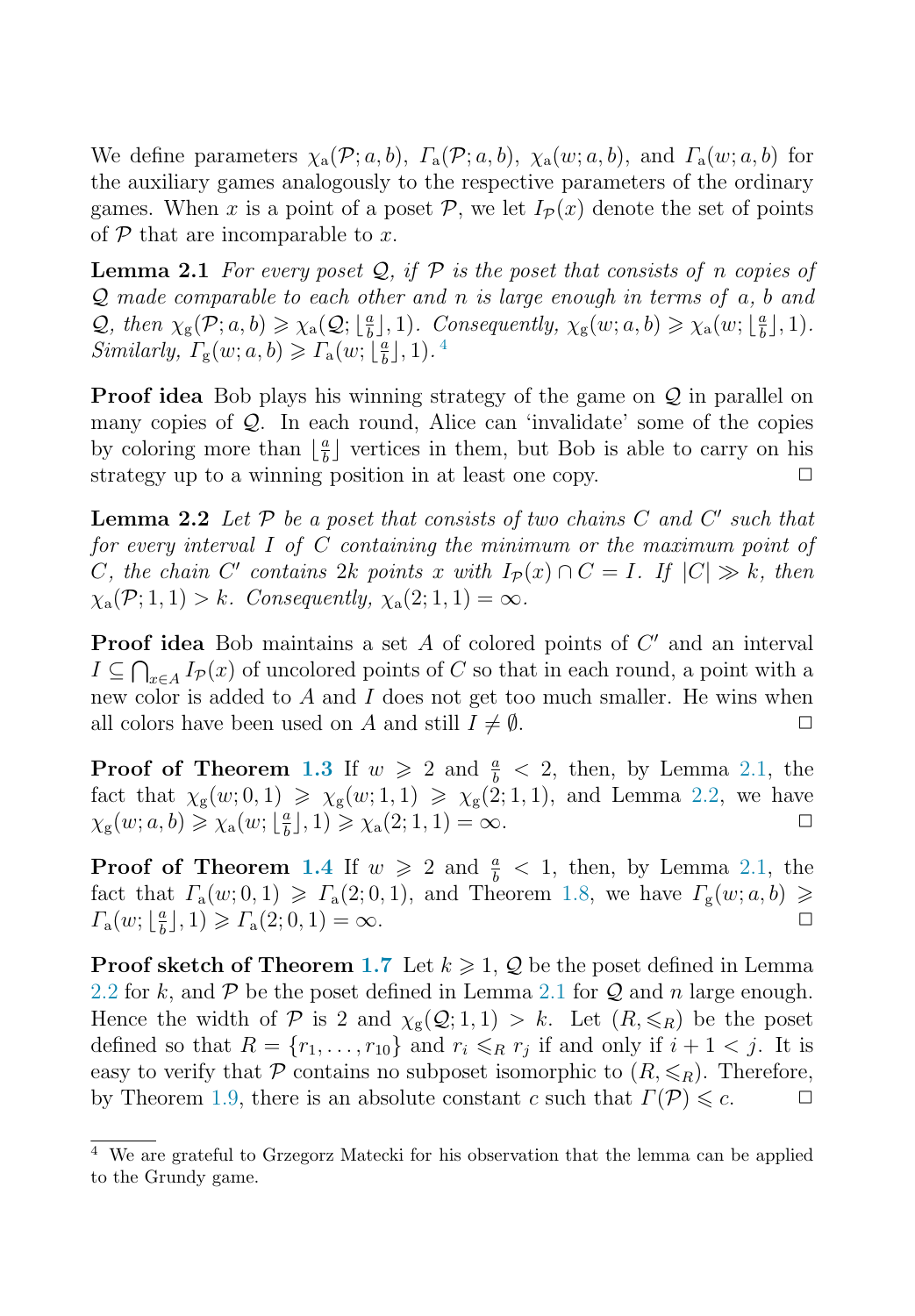<span id="page-6-0"></span>**Lemma 2.3** Let  $a \geq 2$  and  $w \geq 2$ . Let P be a poset that consists of w chains  $C, C_1, \ldots, C_{w-1}$  such that for  $1 \leq i \leq w-1$  and for every interval I of  $C$  of eigenvalues  $C$  contains  $(c+1)$  is points  $x$  with  $L(x) \cap C = L$  in C of size  $n_i$ , the chain  $C_i$  contains  $(a + 1)k$  points x with  $I_p(x) \cap C = I$ . If  $k < (1 + 1/\lfloor \frac{a}{2} \rfloor)^{w-1}$  and  $|C| \gg n_1 \gg \cdots \gg n_{w-1} \gg k$ , then  $\chi_a(\mathcal{P}; a, 1) > k$ .<br>Consequently  $\chi_a(w; a, 1) > (1 + 1/\lfloor \frac{a}{2} \rfloor)^{w-1}$ Consequently,  $\chi_a(w; a, 1) \geqslant (1 + 1/\lfloor \frac{a}{2} \rfloor)^{w-1}$ .

**Proof idea** Bob plays like in the proof of Lemma [2.2](#page-5-0) in  $w - 1$  phases, in the ith phase adding points of  $C_i$  to A until at least the  $1/(\lfloor \frac{a}{2} \rfloor + 1)$  fraction of<br>the colors remaining after the previous phase have been used on  $A \cap C_i$ . It the colors remaining after the previous phase have been used on  $A \cap C_i$ . It follows that all colors are used on  $A$  after all phases.  $\Box$ 

**Proof of Theorem [1.5](#page-4-0)** If  $w \ge 2$  and  $\frac{a}{b} \ge 2$ , then, by Lemma [2.1](#page-5-0) and Lemma [2.3,](#page-5-0) we have  $\chi_{\rm g}(w; a, b) \ge \chi_{\rm a}(w; \lfloor \frac{a}{b} \rfloor, 1) \ge (1 + 1/\lfloor \frac{a}{2b} \rfloor)^{w-1}$ .

# **3 Upper bound for the** (2, 1)**-coloring game**

Let  $w \geq 1$ ,  $(C, \leq)$  be a chain, and  $\mathscr I$  be a family of intervals of  $(C, \leq)$  with no sequence of w intervals  $I_1 \in \cdots \in I_w$ , where  $I \in J$  denotes that  $I \subset J$  and I does not contain the minimum and maximum points of J. The  $w$ -game on  $(C, \leqslant)$  with interval set  $\mathcal I$  and color set  $\Gamma$  is played by two players, Presenter and Painter, who can take two kinds of actions. One is that Presenter presents an interval  $I \in \mathscr{I}$  and specifies a color  $f(I) \in \Gamma$  called the forbidden color for I. The other is that Presenter or Painter assigns a color from  $\Gamma \cup {\{\xi\}}$ to a point of C, where  $\xi$  is a special color that cannot be forbidden for any presented interval. The players must obey the rule that the color of every colored point x is different from  $f(I)$  for any presented interval  $I \ni x$ . Every round of the w-game proceeds according to one of the following two scenarios:

- (1) Presenter presents an interval  $I \in \mathscr{I}$  and specifies its forbidden color  $f(I)$  different from the colors of the colored points in I. Painter replies by assigning available colors from  $\Gamma$  to 0, 1 or 2 uncolored points of  $I$ .
- (2) Presenter assigns color  $\xi$  to an uncolored point of C.

Painter wins the w-game when all points of C have been colored. Presenter wins when some point of C has no more available colors.

**Lemma 3.1** Painter can win every w-game played with  $2^{w-1}$  colors.

**Proof sketch** The proof goes by induction on w. The case  $w = 1$  is trivial, so let  $w \ge 2$ . Painter plays the w-game with color set  $\{1,\ldots, 2^{w-2}\}\times\{0,1\}$ simulating the  $(w - 1)$ -game with color set  $\{1, \ldots, 2^{w-2}\}\$  on some intervals that are not  $\in$ -maximal and keeping the following invariant: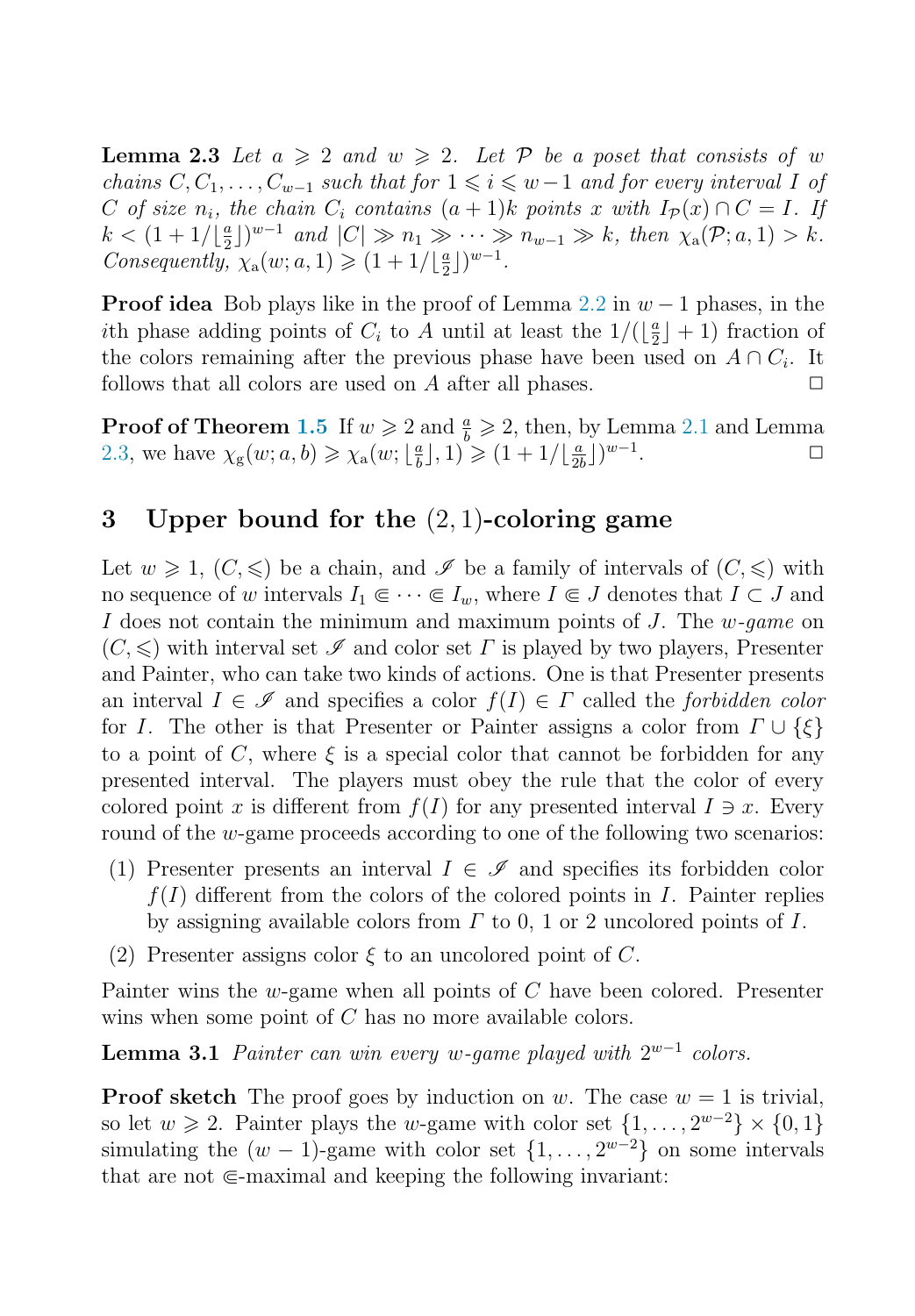<span id="page-7-0"></span>For every  $i \in \{1, \ldots, 2^{w-2}\}\$ , if an interval I (presented or not) has no points of colors  $(i, 0), (i, 1)$  and an interval J has been presented with  $f(J)=(i, j),$  $j \in \{0,1\}$ , then either  $I \cap J$  has no uncolored points or  $I \subseteq J$ . In the latter case, if I has been presented with  $f(I)=(i, 1 - j)$ , then I has been passed to the simulated  $(w - 1)$ -game with forbidden color i.

Case [\(1\):](#page-6-0) Presenter presents an interval I and specifies  $f(I)=(i, j)$ . If no interval  $J \ni I$  has been presented before with  $f(J)=(i, 1 - j)$ , then Painter can (and does) assign color  $(i, 1 - j)$  to at most two points in I so that the invariant is preserved; Painter also simulates Presenter's move in the  $(w - 1)$ game assigning color  $\xi$  to these points. Now, suppose an interval  $J \supseteq I$  has been presented before with  $f(J)=(i, 1 - j)$ . Painter simulates Presenter's move in the  $(w - 1)$ -game presenting I with forbidden color i and observes Painter's strategy in the  $(w-1)$ -game coloring 0, 1 or 2 points of I. For each such point x assigned color i' in the  $(w - 1)$ -game, Painter colors x in the w-game using an available color  $(i', j')$ , which exists by the invariant.

Case [\(2\):](#page-6-0) Presenter assigns color  $\xi$  to a point x. Painter simulates Presenter's move in the  $(w - 1)$ -game assigning color  $\xi$  to x.

If color i is available for a point x in the  $(w-1)$ -game, then, by the invariant, there is an available color  $(i, j)$  for x in the w-game. Therefore, Presenter never achieves a winning position, so the game has to end with Painter's win.  $\Box$ 

**Proof sketch of Theorem [1.6](#page-4-0)** Let  $(P, \leqslant)$  be a poset of width  $w, C_1, \ldots, C_w$ be a partition of P into w chains, and  $\Gamma_1, \ldots, \Gamma_w$  be pairwise disjoint sets each of size  $2^{w-1}$ . Let  $\mathscr{I}_i = \{I_i(x): x \in P \setminus C_i\}$ , where  $I_i(x)$  denotes the set of points in  $C_i$  incomparable to x. Alice plays on P with color set  $\varGamma_1 \cup \cdots \cup \varGamma_w$ simulating the w-game played on  $C_i$  with interval set  $\mathcal{I}_i$  and color set  $\Gamma_i$  for  $1 \leq i \leq w$ . If Bob assigns a color  $\gamma \in \Gamma_i$  to a point  $x \in C_j$ , then Alice simulates Presenter's move [\(2\)](#page-6-0) on  $C_j$  assigning color  $\xi$  to x. Furthermore, if  $i \neq j$ , then Alice simulates Presenter's move [\(1\)](#page-6-0) on  $C_i$  presenting the interval  $I_i(x)$  and specifying  $\gamma$  as its forbidden color, and she replies according to Painter's response on  $C_i$  assigning colors from  $\Gamma_i$  to 0, 1 or 2 points of  $C_i$ . By Lemma [3.1,](#page-6-0) Presenter never wins the  $w$ -game on any chain, so Alice can make 'idle' moves (so as to color exactly 2 points in each round) and Bob never achieves a winning position in the  $(a, b)$ -coloring game on  $(P, \leqslant)$ .  $\Box$ 

## **References**

[1] H. L. Bodlaender. On the complexity of some coloring games. Int. J. Found. Comput. Sci., 2(2):133–147, 1991.